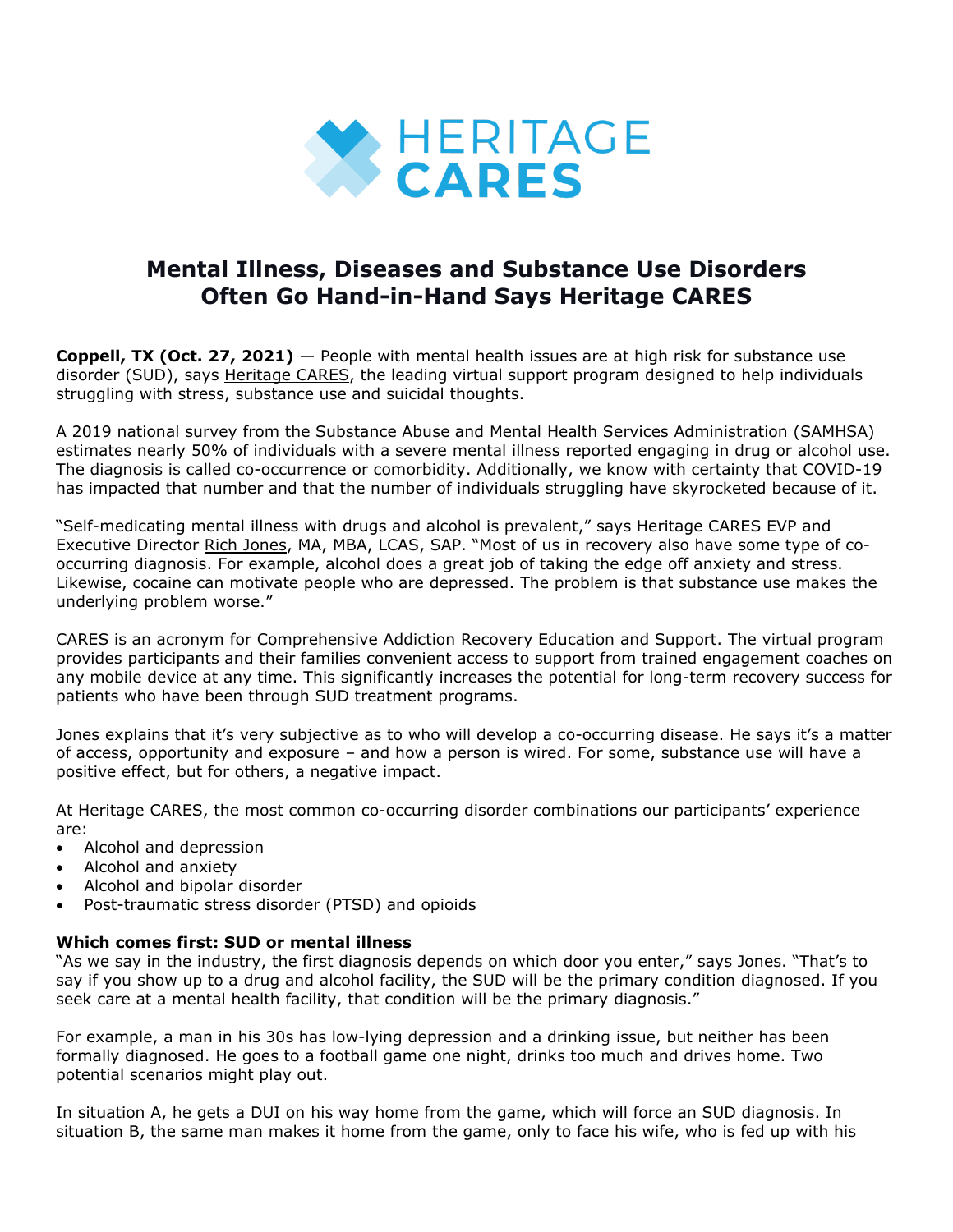drinking and decides to leave him. As a result, his depression worsens, and he seeks help at a mental health facility for suicidal thoughts. Depression will then be his diagnosis.

"The important thing to remember is that there are no wrong doors," Jones says. "Either way, patients receive a full psychological assessment, and both conditions will be treated. The treatment will most likely involve integrated or parallel care – integrated care involves one doctor treating both conditions, and parallel involves concurrent treatment for both, just not from the same person. Parallel treatment is the most common, but either works well."

Heritage CARES treatment would handle a co-occurring disorder diagnosis with parallel treatment. For example, our ACE (Assertive Community Engagement) coaches are trained to keep a person on an SUD recovery track but would need to send that person to a licensed therapist for mental health issues.

### **Other co-occurring disorders caused by substance misuse**

SUD puts individuals at risk for a whole host of other medical issues. For example, in July 2021, [The](https://www.thelancet.com/journals/lanonc/article/PIIS1470-2045(21)00279-5/fulltext)  [Lancet published a study](https://www.thelancet.com/journals/lanonc/article/PIIS1470-2045(21)00279-5/fulltext) that found in 2020, alcohol use was a factor in 741,300 new cancer diagnoses – 6.3 million individuals died in 2020 from cancers of the esophagus, throat, larynx, colon, rectum, liver and breast.

While the researchers suggest that lessening alcohol use can be a cancer-prevention strategy, the study found that "fewer than one in three Americans recognize alcohol as a cause of cancer."

HIV, AIDS and hepatitis are other comorbidity concerns – especially among people who use injection drugs. In 2017, [the CDC reported](https://www.cdc.gov/hiv/group/hiv-idu.html) nearly 10% of all new HIV infections occur among injection drug users.

Also, chronic pain often leads to SUD. [Research](https://www.drugabuse.gov/publications/research-reports/common-comorbidities-substance-use-disorders/part-1-connection-between-substance-use-disorders-mental-illness) indicates an estimated 10% of chronic pain patients misuse prescription opioids. In addition, experts believe chronic pain and associated emotional distress rewire the brain's stress and reward circuitry, increasing the risk for opioid use disorder.

Other illnesses linked to SUD include heart disease, diabetes, liver disease and other lifestyle diseases.

"Often, it's challenging to separate the medical and psychological conditions from the SUD," says Jones. "But many times, the SUD is something you can positively affect through recovery efforts. Find a coach, get a plan and stay on the path. For some illnesses, you'll see immediate effects without the drugs or alcohol. Others take much longer. We can all only go one step at a time. But sometimes a small, positive step in the right direction is the beginning of a big journey."

Heritage CARES involves the entire family on the recovery journey with resources and coaching designed especially for family members directly affected by SUD. Please call 844-227-3726 or visit [Heritage](https://bit.ly/3mlXGUe) CARES for more information.

#### ###

# **About Heritage CARES**

Heritage CARES (Comprehensive Addiction Recovery Education and Support) is a comprehensive program that provides support tools for substance use disorders (SUD), stress management and suicide prevention and intervention to participants and their immediate family members. The platform also includes tools for wellness and mental health, and anxiety issues and is available for use 24 hours a day, seven days a week. There are three components to the program: peer coaching, education and care management. Heritage CARES is available for companies, rehabilitation centers and first responders. For more information on Heritage CARES, visit [Heritage](https://bit.ly/3mspqZ8) CARES.

MEDIA CONTACTS: